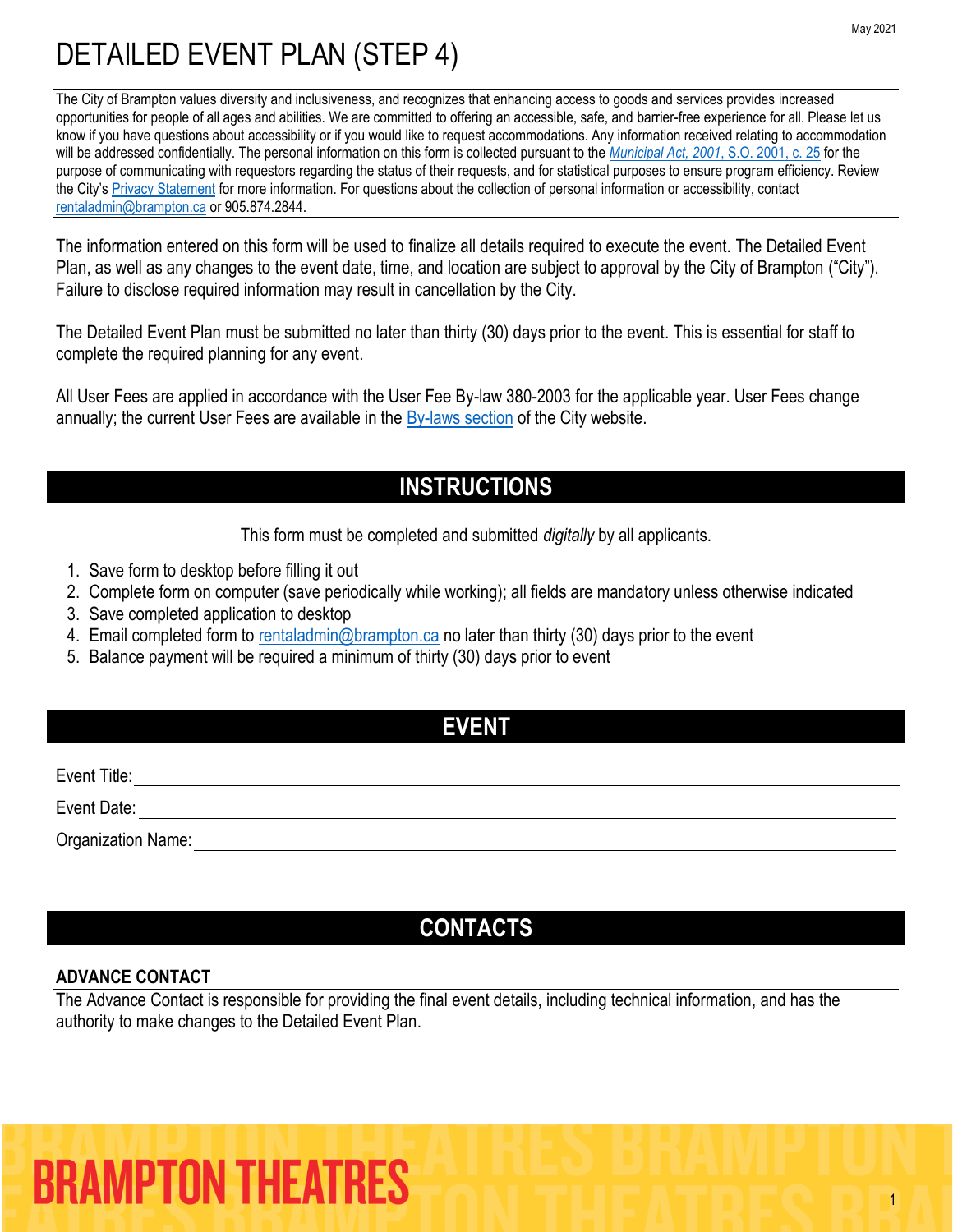Select one of the following:

□ Same as Rental Agreement Contact (skip to *Day-Of-Event Contact* section)

- □ Same as Rental Agreement Designate (skip to *Day-Of-Event Contact* section)
- $\square$  New contact (complete below)

| First Name: |  |
|-------------|--|
| Last Name:  |  |
|             |  |
| Email:      |  |

### **DAY-OF-EVENT CONTACT**

The Day-of-Event Contact is responsible for making decisions on the day of the event, and has the authority to make changes to the event that may impact the final cost.

Select one of the following:

Same as Rental Agreement Contact (skip to *Backstage Contact* section)

- Same as Rental Agreement Designate (skip to *Backstage Contact* section)
- $\square$  New contact (complete below)

| First Name: |  |
|-------------|--|
| Last Name:  |  |
| Phone(s):   |  |
| Email:      |  |

### **BACKSTAGE CONTACT**

The Backstage Contact is responsible for making decisions and changes backstage on the day of the event, and has the authority to make changes to the performance that may impact the final cost.

Select one of the following:

□ Same as Rental Agreement Contact (skip to *On Stage* section)

- □ Same as Rental Agreement Designate (skip to *On Stage* section)
- $\Box$  New contact (complete below)

| First Name: |  |
|-------------|--|
| Last Name:  |  |
| Phone(s):   |  |
| Email:      |  |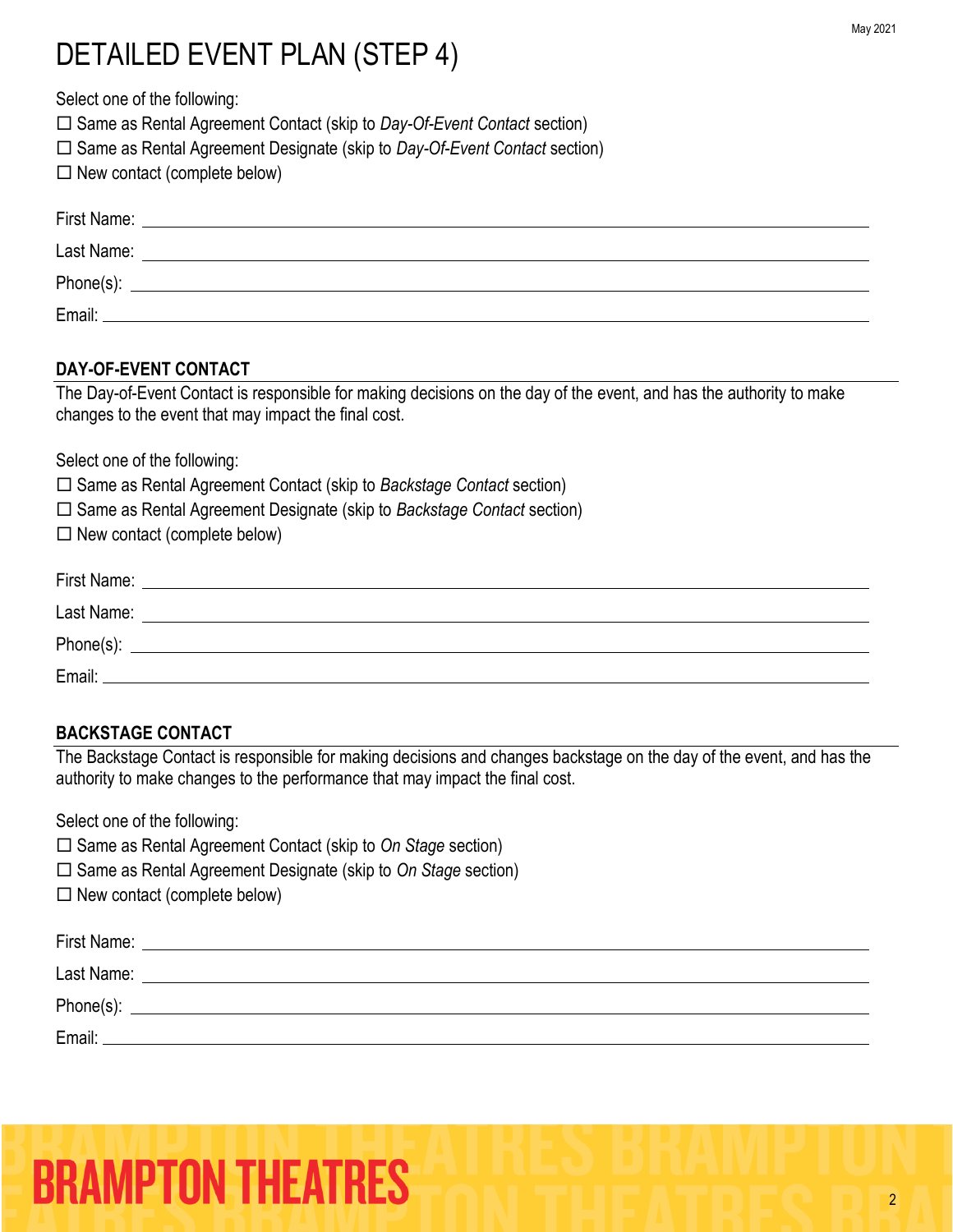### **ON STAGE**

### **AUDIO**

#### **Will live or pre-recorded music be played?**

 $\square$  Live

 $\square$  Pre-recorded from laptop

 $\square$  Pre-recorded from USB key

 $\Box$  Pre-recorded from iPod

 $\square$  Pre-recorded for other source:

No

If live music will be played, what instruments will be played:

**Will an audio console be provided by the event organizer (operator must also be provided by event organizer)?**

 $\Box$  Yes from the booth

 $\Box$  Yes from the house/auditorium

 $\square$  Yes from on stage/side stage

 $\Box$  No

If yes, for what will this audio console be used?

### **Will the following equipment be needed?**

 $\Box$  Wired microphones

 $\Box$  Microphone stands

 $\square$  ClearCom (backstage communication headset)

 $\Box$  Other:

 $\Box$  No

### **Select a background music option for auditorium:**

 $\Box$  Play satellite music pre/post-show and during intermission

 $\square$  Do not play any music pre/post-show or during intermission

 $\square$  Event organizer will provide music for pre/post-show and during intermission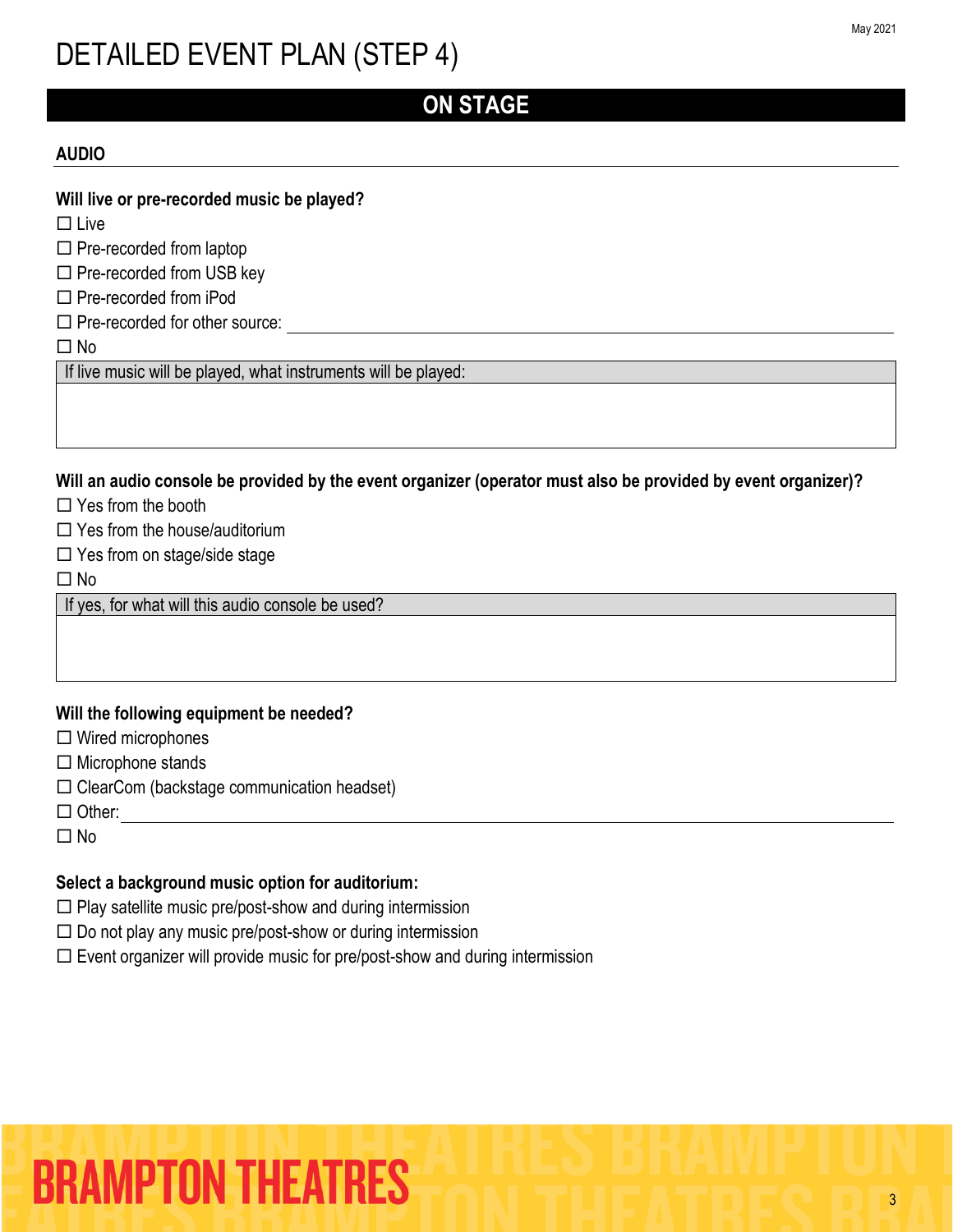### **LIGHTING**

### **Will a lighting console be provided by the event organizer (operator must also be provided by event organizer)?**

Yes from the booth

Yes from the house/auditorium

 $\Box$  Yes from on stage/side stage

 $\Box$  No

If yes, for what will this lighting console be used?

### **VIDEO**

For events that will be broadcast live, but not by the City of Brampton:

A. Who will provide the broadcast equipment?

B. Describe (or attach) layout of camera, broadcast vehicle and cable location(s)

### **Will live or pre-recorded video (moving or still images) be used?**

 $\square$  Live

 $\square$  Pre-recorded from single USB drive

- $\Box$  Pre-recorded from multiple USB drives
- $\square$  Pre-recorded from single laptop/tablet
- $\square$  Pre-recorded from multiple laptops/tablets
- $\square$  Pre-recorded from single Blu-Ray/DVD
- $\square$  Pre-recorded from multiple Blu-Rays/DVDs

□ Other:

 $\Box$  No

### **STAGING**

**Will the Orchestra pit be needed?**

 $\Box$  Yes

 $\Box$  No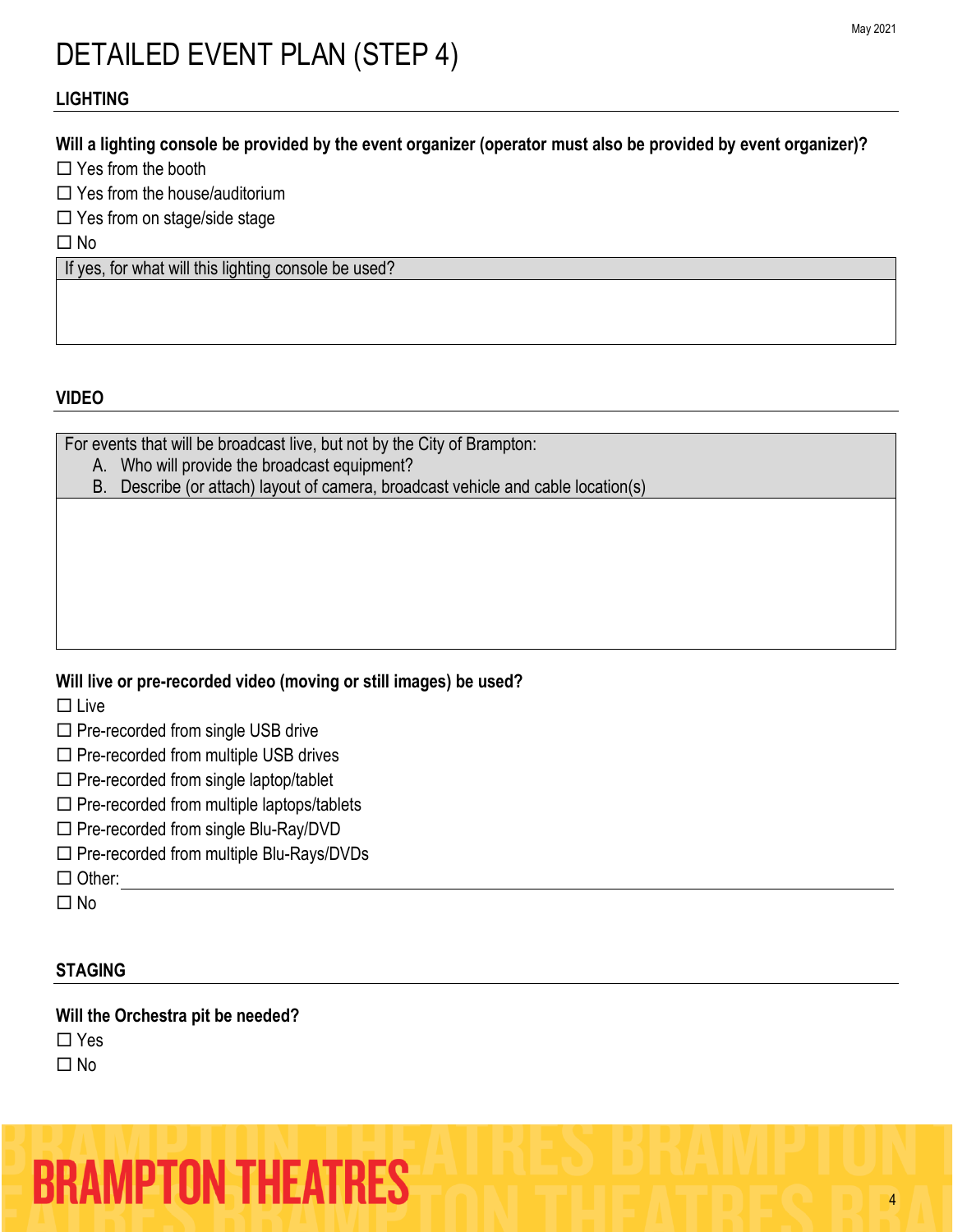If yes, describe intended use and the number of people who will be in the pit:

### **At what height will the thrust stage be set?**

- $\Box$  Stage level (standard)
- □ Audience level
- $\Box$  Pit level

### **How much of the stage will be used?**

- $\Box$  Thrust
- □ Mid
- $\Box$ Full

### **Is non-prop furniture required?**

| $\Box$ Tables; how many?                  |  |
|-------------------------------------------|--|
| $\Box$ Chairs; how many?                  |  |
| $\Box$ Lectern                            |  |
| $\Box$ Music stands; how many?            |  |
| $\Box$ Wardrobe racks; how many? (max. 3) |  |
| $\square$ No                              |  |

### **Will weapons be used?**

□ Yes; and I acknowledge that I have read and understood the Stage Combat & Weaponry Fact Sheet

□ No

If yes, list weapons that will be used:

### **Will food and drink be used on the stage as part of the performance?**

 $\Box$  Yes

□ No

If yes, provide details: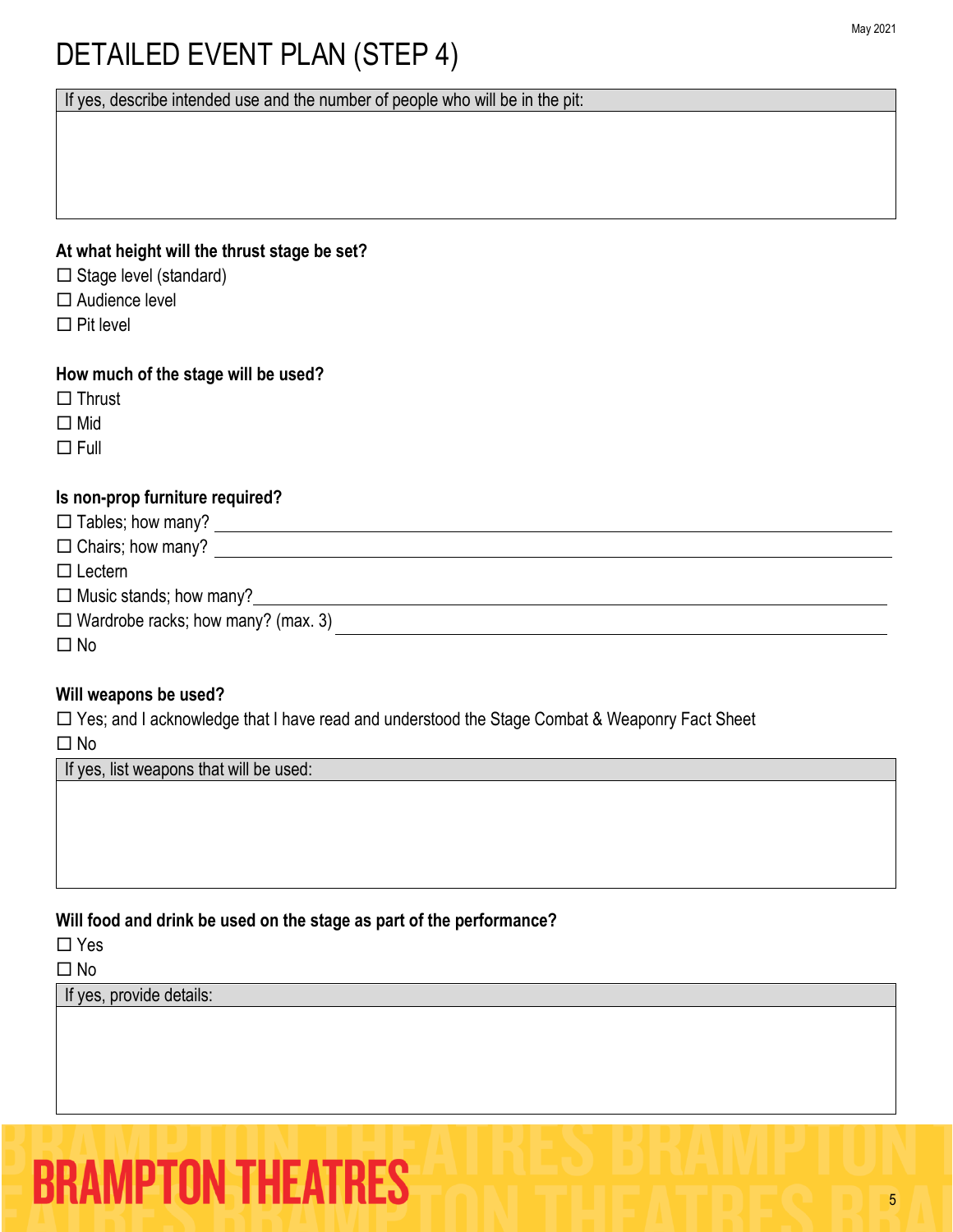### **TECHNICAL SPECIFICATIONS**

The following documents are required as applicable:

- Stage Plot
- Run of Show
- Audio Input List for use of any audio equipment
- Line Set List for use of fly system

### **BACKSTAGE**

**What is the total number of people you will have backstage?**

**Will dressing rooms be needed?**

□ Yes

 $\Box$  No

**Will the green room be needed?** *Main stage only*

□ Yes

 $\Box$  No

### **Do you require a quick change area on stage?**

□ Yes, Stage Left

□ Yes, Stage Right

□ Yes, backstage hall

 $\Box$  No

### **Will food and drink be served backstage?**

□ Yes

 $\Box$  No

If yes, provide details:

**Will the kitchen be required for food storage and/or preparation?** *based on availability, priority to Studio rentals*

□ Yes

 $\Box$  No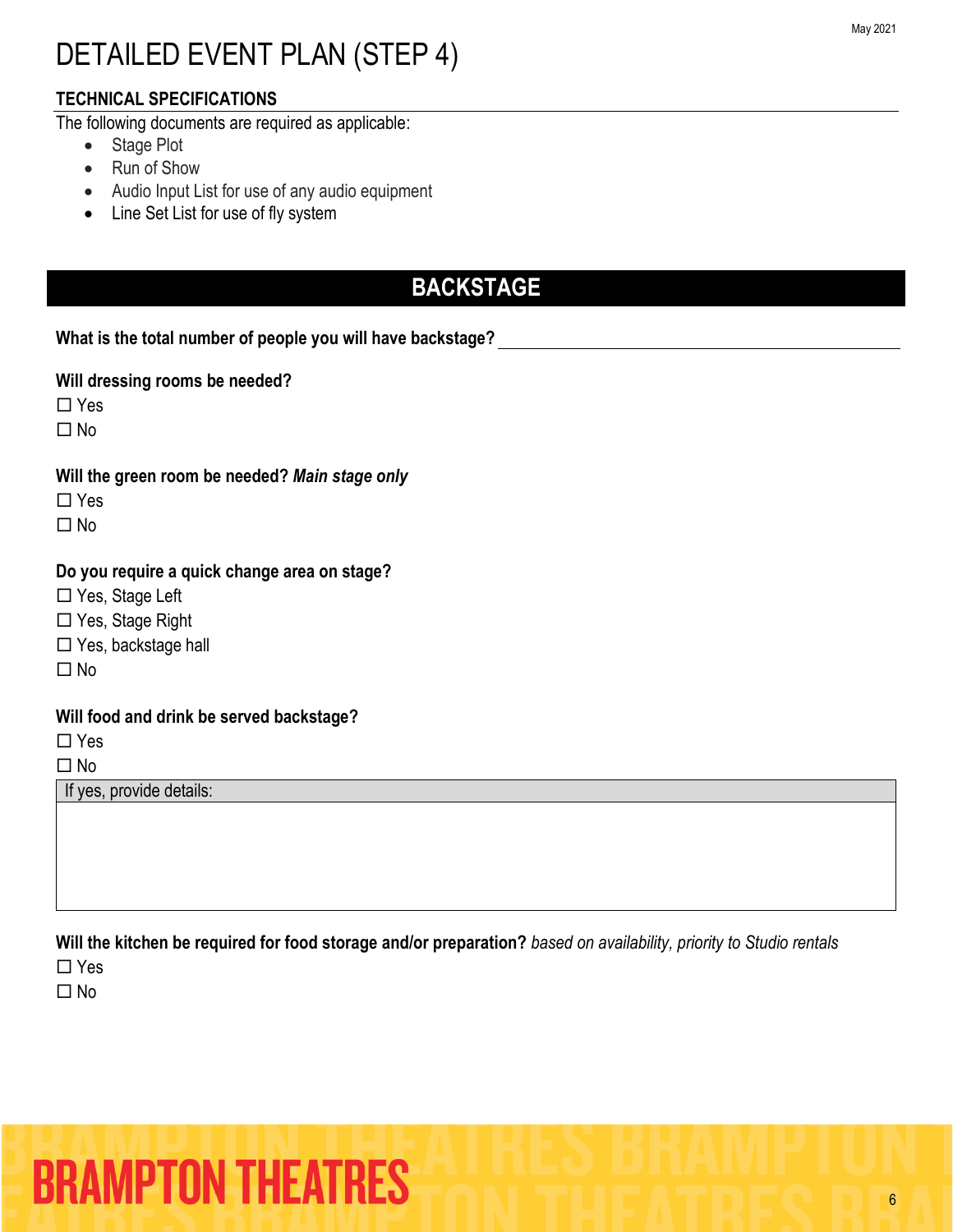| For cultural or religious ceremonies involving materials being burned (no candles or open flame): |  |  |
|---------------------------------------------------------------------------------------------------|--|--|
| What items or materials will be burned?<br><u> What items or materials will be burned?</u>        |  |  |
|                                                                                                   |  |  |
|                                                                                                   |  |  |
| How will burning materials be extinguished?                                                       |  |  |
| Will a truck or trailer be used for load-in/out?                                                  |  |  |
| $\Box$ Yes; what size? $\Box$                                                                     |  |  |
| $\Box$ No                                                                                         |  |  |
| Will you need to leave a vehicle in at the loading dock (maximum one vehicle)?                    |  |  |
| $\Box$ No                                                                                         |  |  |
| Which location will be used to load-in/out?                                                       |  |  |
| $\Box$ Stage door                                                                                 |  |  |
| $\Box$ Loading dock with adjustable dock leveler                                                  |  |  |
| $\Box$ Loading dock with elevating deck (lift)                                                    |  |  |
| $\Box$ Lobby                                                                                      |  |  |
|                                                                                                   |  |  |

### **FRONT OF HOUSE**

### **For events where vendors will be present:**

- □ Completed [Main Space Vendor Form](https://tickets.brampton.ca/Online/default.asp?BOparam::WScontent::loadArticle::permalink=RentTheRose&BOparam::WScontent::loadArticle::context_id=) is attached
- □ Completed [Studio Vendor Form](https://tickets.brampton.ca/Online/default.asp?BOparam::WScontent::loadArticle::permalink=RentTheRose&BOparam::WScontent::loadArticle::context_id=) is attached
- $\Box$  Not applicable (no vendors)

### **Select a lobby set-up:**

- $\square$  Speaker
- $\square$  Meeting
- Workshop
- $\square$  Seminar
- $\square$  Reception
- $\Box$  Gala
- $\square$  Exhibitor

 $\Box$  Custom

For custom lobby set-up, provide details: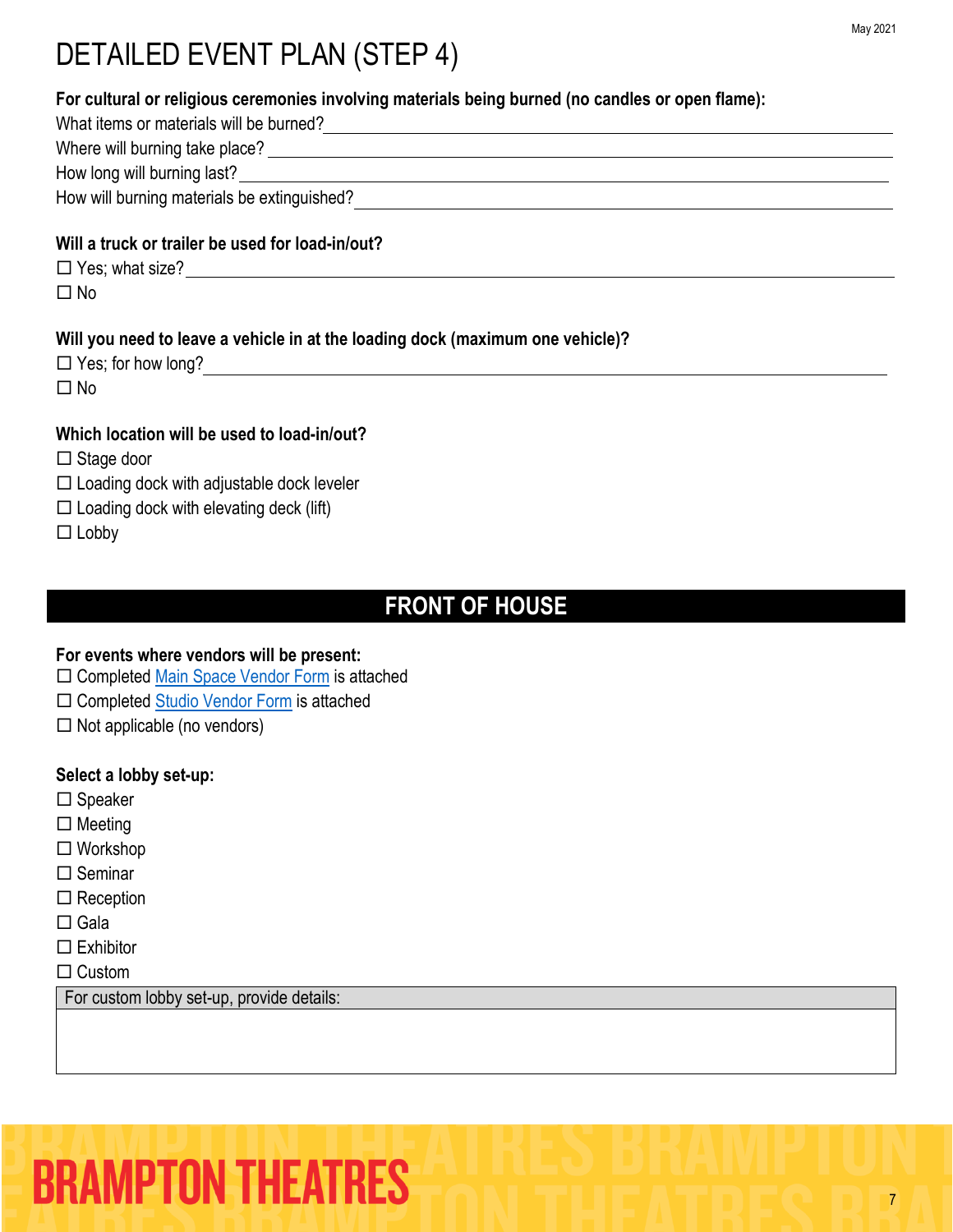### **Will any of the following be required in the lobby?**

 $\Box$  Different set-ups for events with multiple performances

- $\Box$  Oversized objects
- $\Box$  Rental furniture or equipment

 $\Box$  Additional time to set up or build a complex or large item

For custom lobby set-up, provide details:

### **Will live entertainment take place in the lobby?**

□ Yes

 $\Box$  No

If yes, provide details:

### **What genre of Lobby music is preferred (satellite radio):**

#### **Select a lobby screen option:**

 $\Box$  Rotation of City of Brampton information (default)

 $\square$  Live feed from the stage during the performance

### **MEET & GREET**

### **Select a Meet & Greet option:**

- $\square$  Public (location to be determined by City)
- $\Box$  Private in the The Rose Studio (maximum capacity 100, based on availability, and at additional cost)
- $\Box$  Private in the The Rose Salon (maximum capacity 20, based on availability, and at additional cost)
- $\square$  Private on the stage (maximum capacity 20)
- $\square$  Private in the backstage area (maximum capacity 10)
- $\square$  Private in the Green Room (maximum capacity 10)
- $\square$  Private in the Dressing Rooms (maximum capacity 10)
- $\square$  Private in the Upper Lobby (maximum capacity 50)
- $\Box$  Not applicable